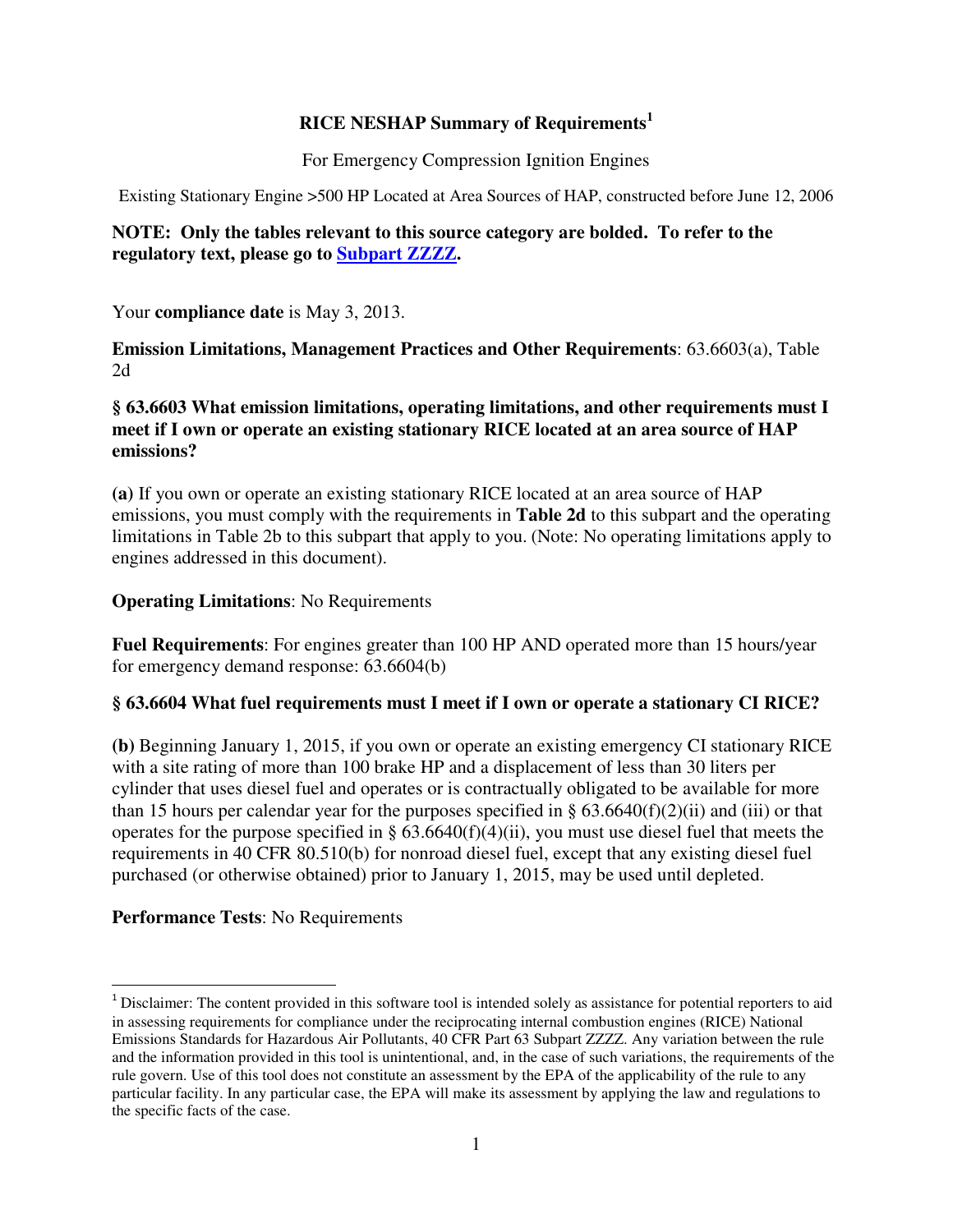### **Monitoring, Installation, Collection, Operation and Maintenance Requirements**: 63.6625(e), (f), (h), (i)

### **§ 63.6625 What are my monitoring, installation, collection, operation, and maintenance requirements?**

**(e)** If you own or operate any of the following stationary RICE, you must operate and maintain the stationary RICE and after-treatment control device (if any) according to the manufacturer's emission-related written instructions or develop your own maintenance plan which must provide to the extent practicable for the maintenance and operation of the engine in a manner consistent with good air pollution control practice for minimizing emissions:

(3) An existing emergency or black start stationary RICE located at an area source of HAP emissions;

**(f)** If you own or operate an existing emergency stationary RICE with a site rating of less than or equal to 500 brake HP located at a major source of HAP emissions or an existing emergency stationary RICE located at an area source of HAP emissions, you must install a non-resettable hour meter if one is not already installed.

**(h)** If you operate a new, reconstructed, or existing stationary engine, you must minimize the engine's time spent at idle during startup and minimize the engine's startup time to a period needed for appropriate and safe loading of the engine, not to exceed 30 minutes, after which time the emission standards applicable to all times other than startup in Tables 1a, 2a, 2c, and 2d to this subpart apply.

**(i)** If you own or operate a stationary CI engine that is subject to the work, operation or management practices in items 1 or 2 of Table 2c to this subpart or in items 1 or 4 of **Table 2d** to this subpart, you have the option of utilizing an oil analysis program in order to extend the specified oil change requirement in Tables 2c and **2d** to this subpart. The oil analysis must be performed at the same frequency specified for changing the oil in Table 2c or **2d** to this subpart. The analysis program must at a minimum analyze the following three parameters: Total Base Number, viscosity, and percent water content. The condemning limits for these parameters are as follows: Total Base Number is less than 30 percent of the Total Base Number of the oil when new; viscosity of the oil has changed by more than 20 percent from the viscosity of the oil when new; or percent water content (by volume) is greater than 0.5. If all of these condemning limits are not exceeded, the engine owner or operator is not required to change the oil. If any of the limits are exceeded, the engine owner or operator must change the oil within 2 days of receiving the results of the analysis; if the engine is not in operation when the results of the analysis are received, the engine owner or operator must change the oil within 2 days or before commencing operation, whichever is later. The owner or operator must keep records of the parameters that are analyzed as part of the program, the results of the analysis, and the oil changes for the engine. The analysis program must be part of the maintenance plan for the engine.

## **Initial Compliance**: No Requirements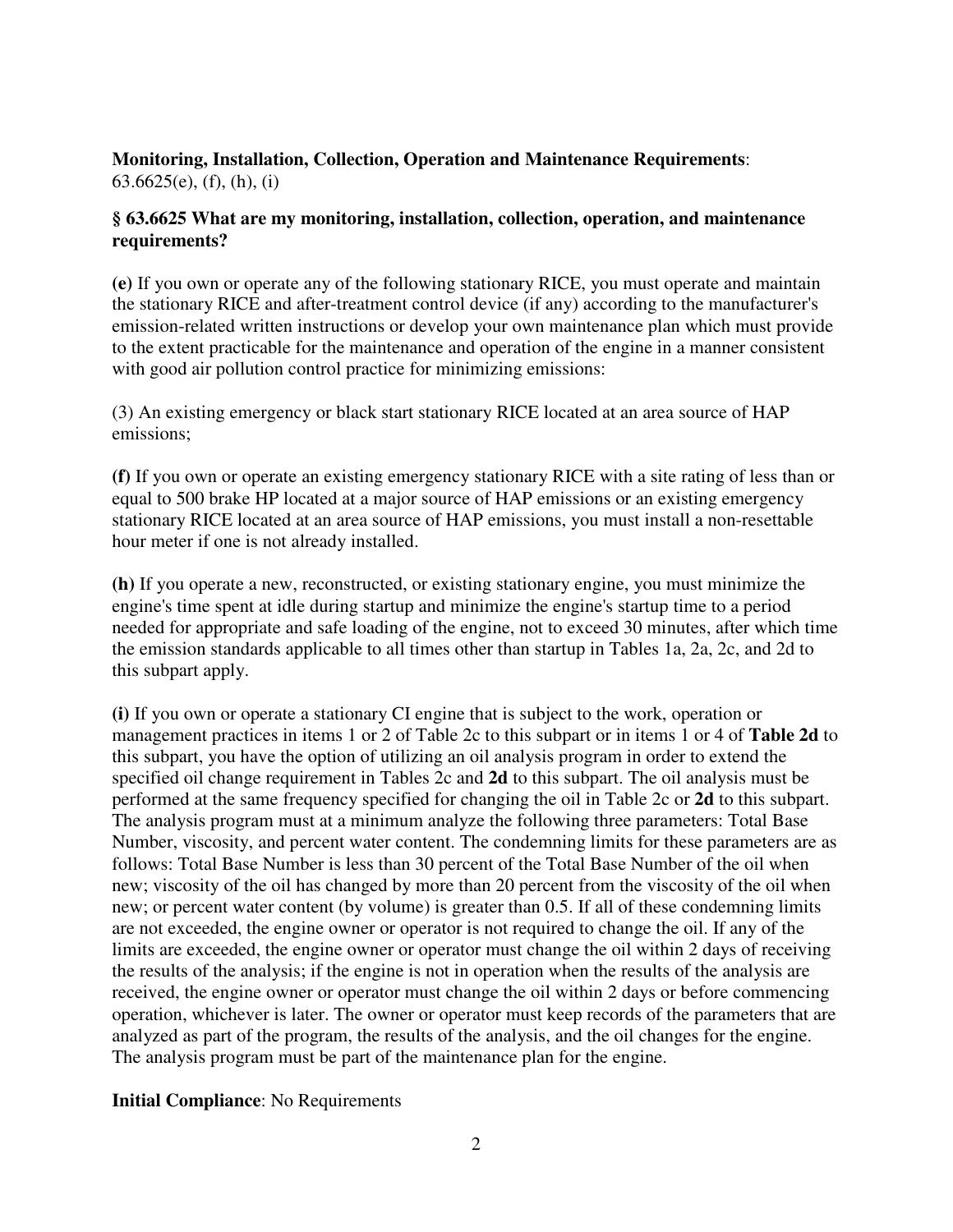# **Continuous Compliance**: 63.6605, 63.6640

# **§ 63.6605 What are my general requirements for complying with this subpart?**

**(a)** You must be in compliance with the emission limitations and operating limitations in this subpart that apply to you at all times.

**(b)** At all times you must operate and maintain any affected source, including associated air pollution control equipment and monitoring equipment, in a manner consistent with safety and good air pollution control practices for minimizing emissions. The general duty to minimize emissions does not require you to make any further efforts to reduce emissions if levels required by this standard have been achieved. Determination of whether such operation and maintenance procedures are being used will be based on information available to the Administrator which may include, but is not limited to, monitoring results, review of operation and maintenance procedures, review of operation and maintenance records, and inspection of the source.

## **§ 63.6640 How do I demonstrate continuous compliance with the emission limitations and operating limitations?**

**(a)** You must demonstrate continuous compliance with each emission limitation and operating limitation in Tables 1a and 1b, Tables 2a and 2b, Table 2c, and **Table 2d** to this subpart that apply to you according to methods specified in **Table 6** to this subpart.

## **(c)** N/A

**(d)** For new, reconstructed, and rebuilt stationary RICE, deviations from the emission or operating limitations that occur during the first 200 hours of operation from engine startup (engine burn-in period) are not violations. Rebuilt stationary RICE means a stationary RICE that has been rebuilt as that term is defined in 40 CFR 94.11(a).

**(e)** You must also report each instance in which you did not meet the requirements in **Table 8** to this subpart that apply to you. If you own or operate a new or reconstructed stationary RICE with a site rating of less than or equal to 500 brake HP located at a major source of HAP emissions (except new or reconstructed 4SLB engines greater than or equal to 250 and less than or equal to 500 brake HP), a new or reconstructed stationary RICE located at an area source of HAP emissions, or any of the following RICE with a site rating of more than 500 brake HP located at a major source of HAP emissions, you do not need to comply with the requirements in Table 8 to this subpart: An existing 2SLB stationary RICE, an existing 4SLB stationary RICE, an existing emergency stationary RICE, an existing limited use stationary RICE, or an existing stationary RICE which fires landfill gas or digester gas equivalent to 10 percent or more of the gross heat input on an annual basis. If you own or operate any of the following RICE with a site rating of more than 500 brake HP located at a major source of HAP emissions, you do not need to comply with the requirements in Table 8 to this subpart, except for the initial notification requirements: a new or reconstructed stationary RICE that combusts landfill gas or digester gas equivalent to 10 percent or more of the gross heat input on an annual basis, a new or reconstructed emergency stationary RICE, or a new or reconstructed limited use stationary RICE.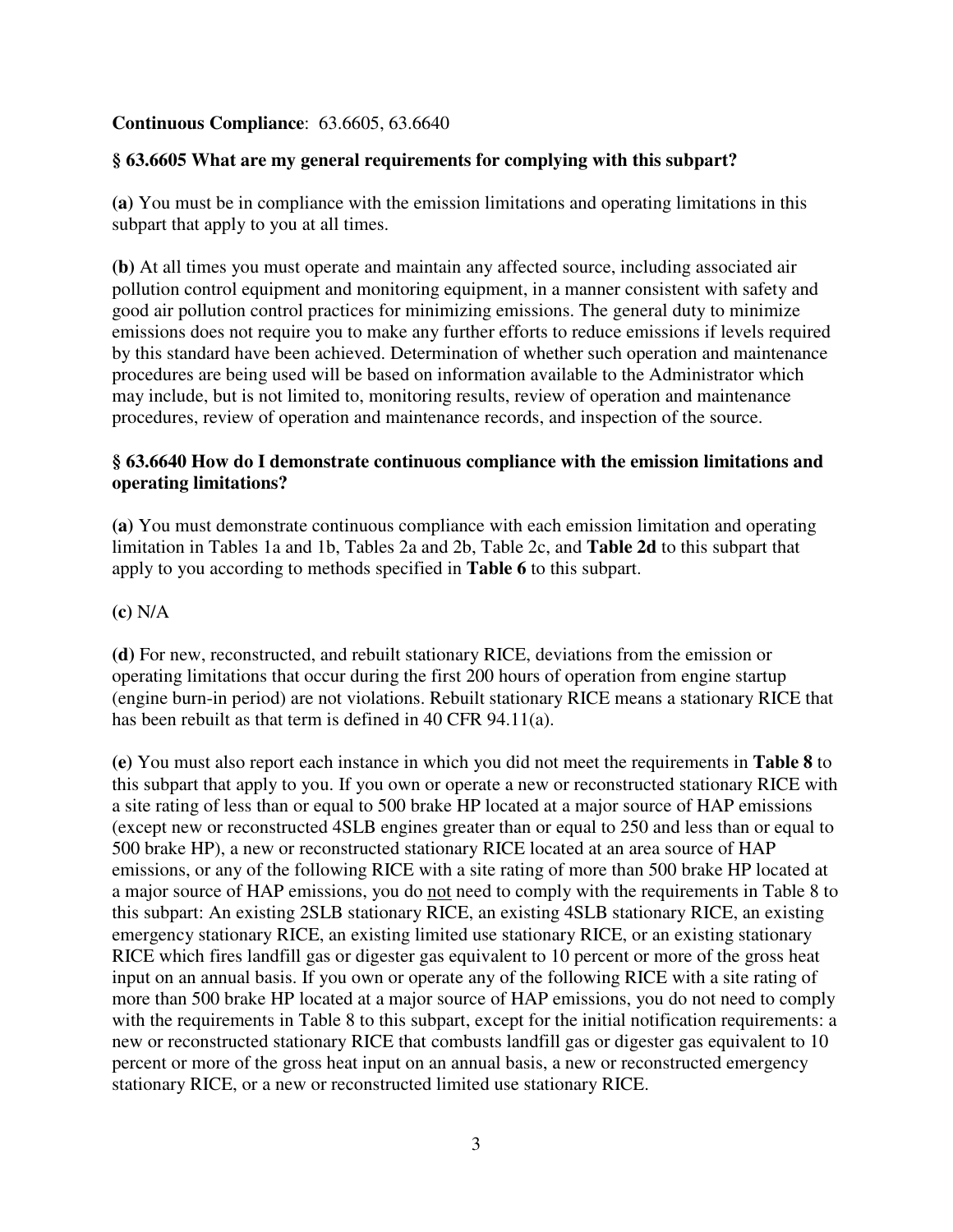**(f)** If you own or operate an emergency stationary RICE, you must operate the emergency stationary RICE according to the requirements in paragraphs  $(f)(1)$  through (4) of this section. In order for the engine to be considered an emergency stationary RICE under this subpart, any operation other than emergency operation, maintenance and testing, emergency demand response, and operation in nonemergency situations for 50 hours per year, as described in paragraphs  $(f)(1)$  through  $(4)$  of this section, is prohibited. If you do not operate the engine according to the requirements in paragraphs  $(f)(1)$  through  $(4)$  of this section, the engine will not be considered an emergency engine under this subpart and must meet all requirements for nonemergency engines.

(1) There is no time limit on the use of emergency stationary RICE in emergency situations.

(2) You may operate your emergency stationary RICE for any combination of the purposes specified in paragraphs (f)(2)(i) through (iii) of this section for a maximum of 100 hours per calendar year. Any operation for non-emergency situations as allowed by paragraphs (f)(3) and (4) of this section counts as part of the 100 hours per calendar year allowed by this paragraph  $(f)(2)$ .

(i) Emergency stationary RICE may be operated for maintenance checks and readiness testing, provided that the tests are recommended by federal, state or local government, the manufacturer, the vendor, the regional transmission organization or equivalent balancing authority and transmission operator, or the insurance company associated with the engine. The owner or operator may petition the Administrator for approval of additional hours to be used for maintenance checks and readiness testing, but a petition is not required if the owner or operator maintains records indicating that federal, state, or local standards require maintenance and testing of emergency RICE beyond 100 hours per calendar year.

(ii) Emergency stationary RICE may be operated for emergency demand response for periods in which the Reliability Coordinator under the North American Electric Reliability Corporation (NERC) Reliability Standard EOP–002–3, Capacity and Energy Emergencies (incorporated by reference, see § 63.14), or other authorized entity as determined by the Reliability Coordinator, has declared an Energy Emergency Alert Level 2 as defined in the NERC Reliability Standard EOP– 002–3.

(iii) Emergency stationary RICE may be operated for periods where there is a deviation of voltage or frequency of 5 percent or greater below standard voltage or frequency.

(3) Emergency stationary RICE located at major sources of HAP may be operated for up to 50 hours per calendar year in non-emergency situations. The 50 hours of operation in nonemergency situations are counted as part of the 100 hours per calendar year for maintenance and testing and emergency demand response provided in paragraph (f)(2) of this section. The 50 hours per year for non-emergency situations cannot be used for peak shaving or non-emergency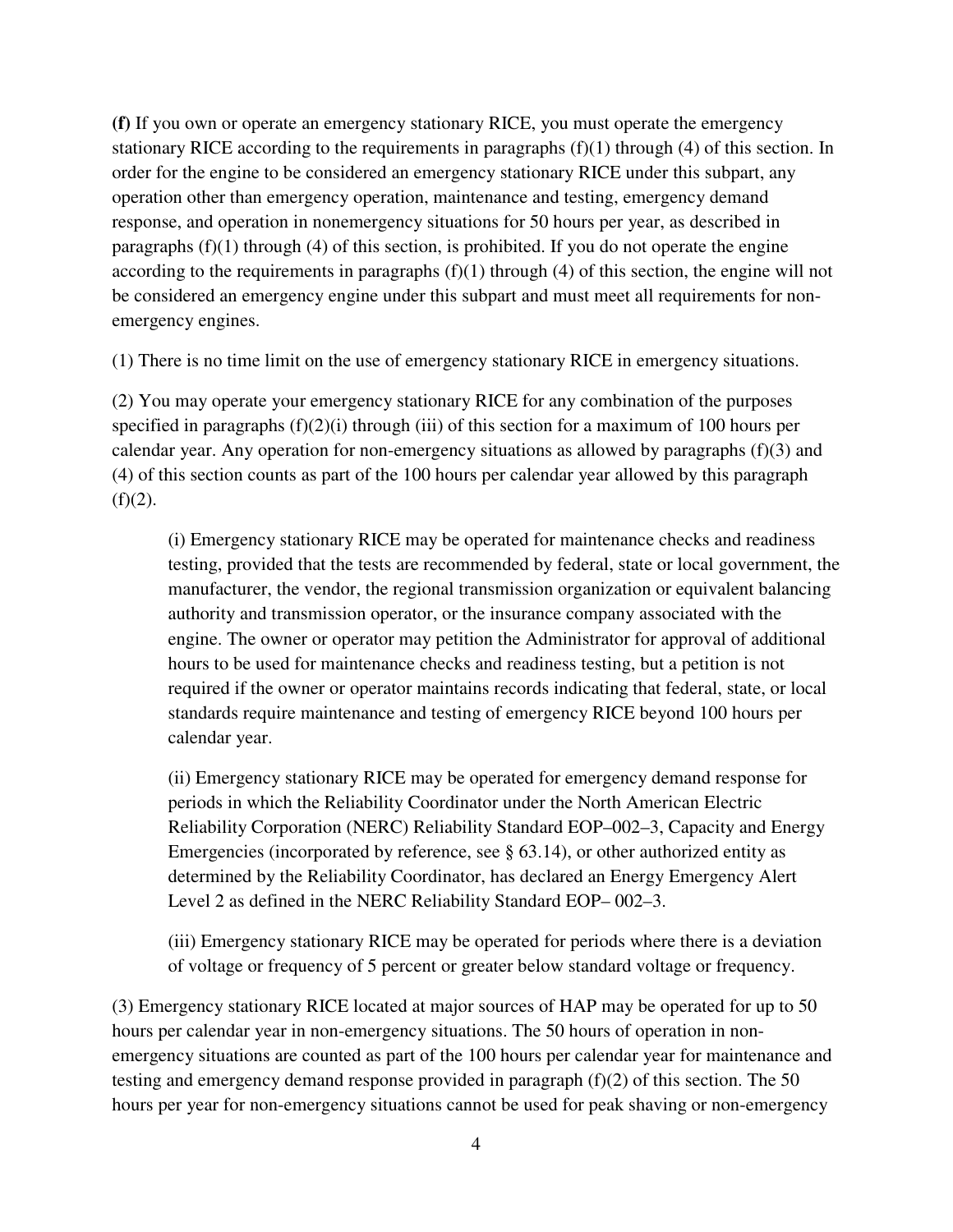demand response, or to generate income for a facility to supply power to an electric grid or otherwise supply power as part of a financial arrangement with another entity.

(4) Emergency stationary RICE located at area sources of HAP may be operated for up to 50 hours per calendar year in non-emergency situations. The 50 hours of operation in nonemergency situations are counted as part of the 100 hours per calendar year for maintenance and testing and emergency demand response provided in paragraph  $(f)(2)$  of this section. Except as provided in paragraphs  $(f)(4)(i)$  and  $(ii)$  of this section, the 50 hours per year for nonemergency situations cannot be used for peak shaving or non-emergency demand response, or to generate income for a facility to an electric grid or otherwise supply power as part of a financial arrangement with another entity.

(i) Prior to May 3, 2014, the 50 hours per year for non-emergency situations can be used for peak shaving or nonemergency demand response to generate income for a facility, or to otherwise supply power as part of a financial arrangement with another entity if the engine is operated as part of a peak shaving (load management program) with the local distribution system operator and the power is provided only to the facility itself or to support the local distribution system.

(ii) The 50 hours per year for nonemergency situations can be used to supply power as part of a financial arrangement with another entity if all of the following conditions are met:

(A) The engine is dispatched by the local balancing authority or local transmission and distribution system operator.

(B) The dispatch is intended to mitigate local transmission and/or distribution limitations so as to avert potential voltage collapse or line overloads that could lead to the interruption of power supply in a local area or region.

(C) The dispatch follows reliability, emergency operation or similar protocols that follow specific NERC, regional, state, public utility commission or local standards or guidelines.

(D) The power is provided only to the facility itself or to support the local transmission and distribution system.

(E) The owner or operator identifies and records the entity that dispatches the engine and the specific NERC, regional, state, public utility commission or local standards or guidelines that are being followed for dispatching the engine. The local balancing authority or local transmission and distribution system operator may keep these records on behalf of the engine owner or operator.

**Notification Requirements**: No Requirements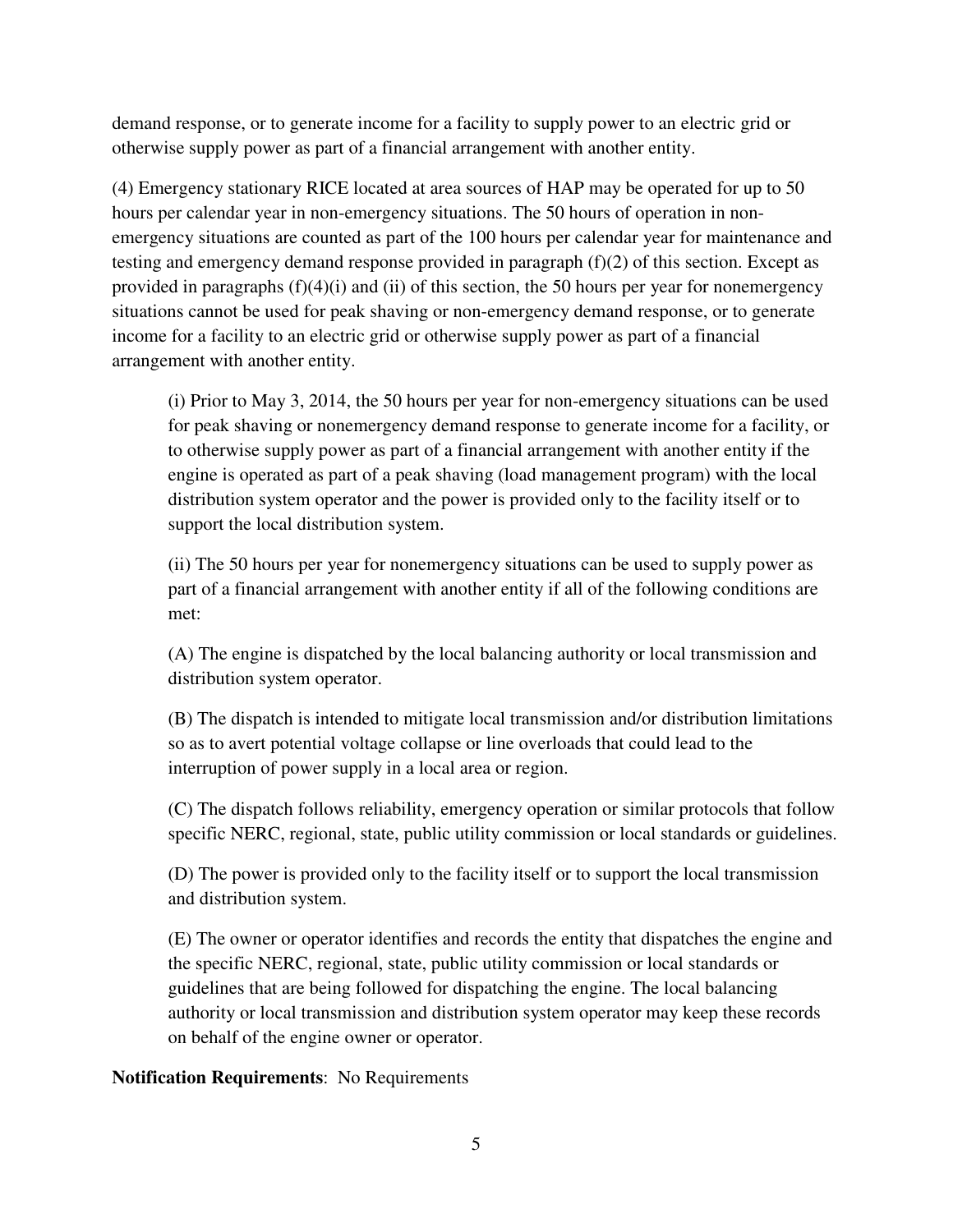## **Recordkeeping Requirements**: 63.6655, except 63.6655 (c)

# **§ 63.6655 What records must I keep?**

**(a)** If you must comply with the emission and operating limitations, you must keep the records described in paragraphs (a)(1) through (a)(5), (b)(1) through (b)(3) and (c) of this section.

(1) A copy of each notification and report that you submitted to comply with this subpart, including all documentation supporting any Initial Notification or Notification of Compliance Status that you submitted, according to the requirement in  $\S 63.10(b)(2)(xiv)$ .

(2) Records of the occurrence and duration of each malfunction of operation ( *i.e.,* process equipment) or the air pollution control and monitoring equipment.

(3) Records of performance tests and performance evaluations as required in §63.10(b)(2)(viii).

(4) Records of all required maintenance performed on the air pollution control and monitoring equipment.

(5) Records of actions taken during periods of malfunction to minimize emissions in accordance with §63.6605(b), including corrective actions to restore malfunctioning process and air pollution control and monitoring equipment to its normal or usual manner of operation.

**(d)** You must keep the records required in **Table 6** of this subpart to show continuous compliance with each emission or operating limitation that applies to you.

**(e)** You must keep records of the maintenance conducted on the stationary RICE in order to demonstrate that you operated and maintained the stationary RICE and after-treatment control device (if any) according to your own maintenance plan if you own or operate any of the following stationary RICE;

(2) An existing stationary emergency RICE.

**(f)** If you own or operate any of the stationary RICE in paragraphs (f)(1) through (2) of this section, you must keep records of the hours of operation of the engine that is recorded through the non-resettable hour meter. The owner or operator must document how many hours are spent for emergency operation, including what classified the operation as emergency and how many hours are spent for non-emergency operation. If the engine is used for the purposes specified in §  $63.6640(f)(2)(ii)$  or (iii) or §  $63.6640(f)(4)(ii)$ , the owner or operator must keep records of the notification of the emergency situation, and the date, start time, and end time of engine operation for these purposes.

(2) An existing emergency stationary RICE located at an area source of HAP emissions that does not meet the standards applicable to non-emergency engines.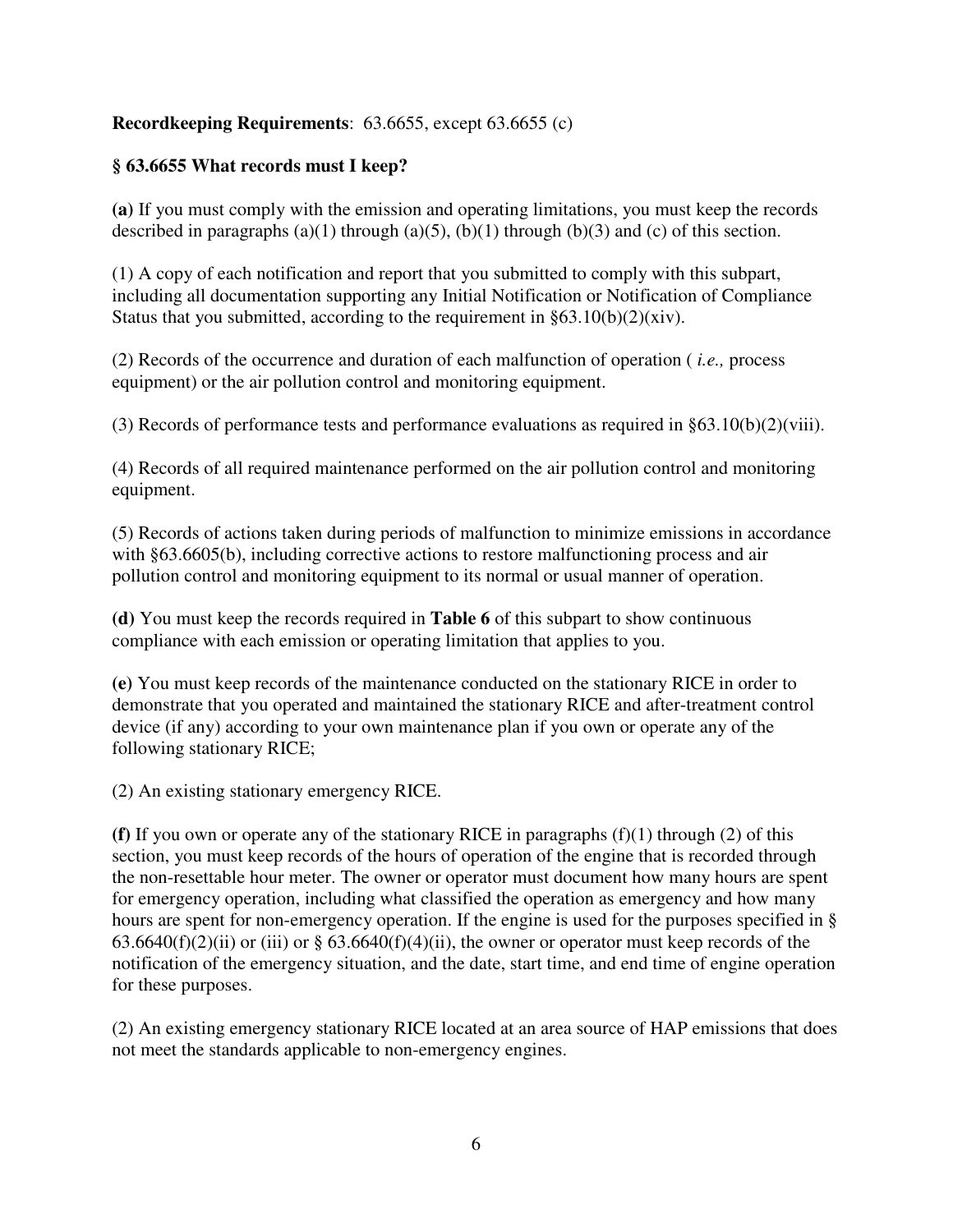**Reporting Requirements**: Footnote 2 of Table 2d; for engines greater than 100 HP AND operated more than 15 hours/year for emergency demand response: 63.6650(h)

### **§ 63.6650 What reports must I submit and when?**

**Footnote 2 of Table 2d**: If an emergency engine is operating during an emergency and it is not possible to shut down the engine in order to perform the management practice requirements on the schedule required in Table 2d of this subpart, or if performing the management practice on the required schedule would otherwise pose an unacceptable risk under federal, state, or local law, the management practice can be delayed until the emergency is over or the unacceptable risk under federal, state, or local law has abated. The management practice should be performed as soon as practicable after the emergency has ended or the unacceptable risk under federal, state, or local law has abated. Sources must report any failure to perform the management practice on the schedule required and the federal, state or local law under which the risk was deemed unacceptable.

## **For an engine with a site rating of more than 100 brake HP that operates or is contractually obligated to be available for more than 15 hours per calendar year for the purposes specified in § 63.6640(f)(2)(ii) and (iii) or that operates for the purpose specified in § 63.6640(f)(4)(ii):**

**§ 63.6640 (h)** If you own or operate an emergency stationary RICE with a site rating of more than 100 brake HP that operates or is contractually obligated to be available for more than 15 hours per calendar year for the purposes specified in  $\S 63.6640(f)(2)(ii)$  and (iii) or that operates for the purpose specified in §  $63.6640(f)(4)(ii)$ , you must submit an annual report according to the requirements in paragraphs  $(h)(1)$  through  $(3)$  of this section.

- (1) The report must contain the following information:
- (i) Company name and address where the engine is located.
- (ii) Date of the report and beginning and ending dates of the reporting period.
- (iii) Engine site rating and model year.

(iv) Latitude and longitude of the engine in decimal degrees reported to the fifth decimal place.

(v) Hours operated for the purposes specified in  $\S 63.6640(f)(2)(ii)$  and (iii), including the date, start time, and end time for engine operation for the purposes specified in §  $63.6640(f)(2)(ii)$  and  $(iii)$ .

(vi) Number of hours the engine is contractually obligated to be available for the purposes specified in §  $63.6640(f)(2)(ii)$  and (iii).

(vii) Hours spent for operation for the purpose specified in  $\S 63.6640(f)(4)(ii)$ , including the date, start time, and end time for engine operation for the purposes specified in §  $63.6640(f)(4)(ii)$ . The report must also identify the entity that dispatched the engine and the situation that necessitated the dispatch of the engine.